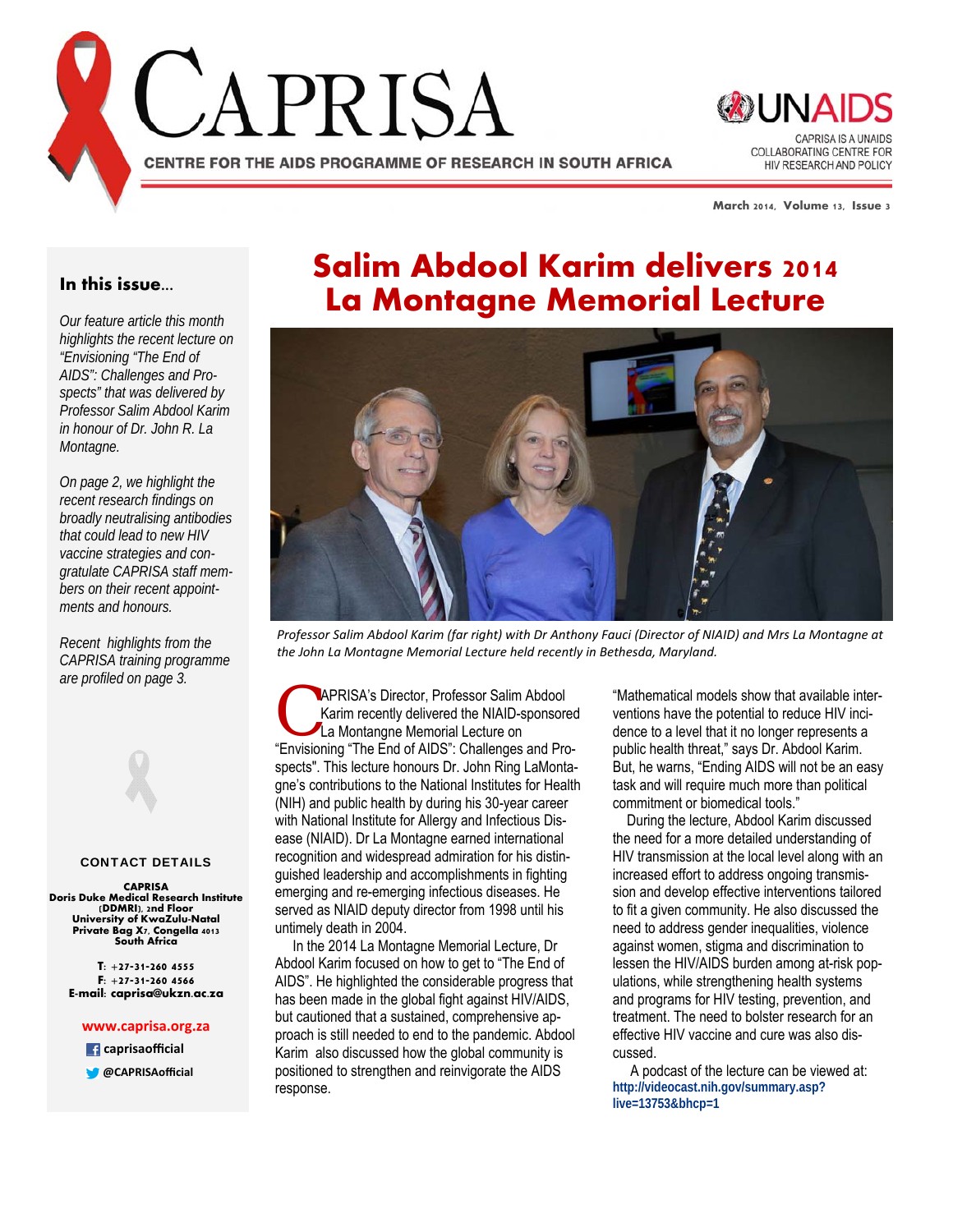

### **New research on potent HIV antibodies opens up possibilities for HIV prevention and treatment**



The results of research on broadly neutralising antibodies that could lead to new HIV vaccine strategies were recently announce at a press conference in Johannesburg. Attending the press conference were (from L to R): Steven Smith (US Health Attaché), Michelle Mulder (SHIP/MRC), Minister Derek Hanekom (DST), Salim Abdool Karim (Director, CAPRISA), Minister Aa*ron Motsoaledi (DoH), Lynn Morris (NICD), and Sagie Pillay (CEO of the NHLS)* 

The discovery of how a KwaZulu<br>-Natal woman's body responded<br>to her HIV infection by<br>making notent antibodies (Abs) ‐Natal woman's body respond‐ ed to her HIV infection by making potent antibodies (Abs) (called broadly neutralising anƟbodies (bNAbs), because they are able to kill multiple strains of HIV from across the world), was reported on March 2, 2014 by the CAPRISA consortium of AIDS researchers jointly with scientists

from the United States. The study, published in the prestigious scientific journal, *Nature*, describes how the research team found and iden‐ tified these Abs in her blood and then duplicated them by cloning the Abs in the laboratory. The cloned Abs were then used in a series of experiments in the labora‐ tory to elucidate the pathway fol‐

lowed by her immune system to make these potent Abs.

#### **For further reading see:**

*Doria-Rose NA, et al. Developmental pathway for potent V1V2* directed HIV-1-neutralizing anti*bodies. Nature 2014; doi: 10.1038/ nature13036*



### **CAPRISA Happenings MTN Executive Committee Membership Appointment for Dr Gonasagrie (Lulu)**

CAPRISA congratu‐ lates Dr Gonasagrie (Lulu) Nair on her recent appointment

as a Microbicides Trials Network Executive Committee Member, and Clinical Trials Unit site repre‐ sentative.

#### **CAPRISA receives Honour at the Second Annual Wenze Kahle Mayoral Breakfast Ceremony**



Abdool Karim, Director of CAPRISA (The Centre for the AIDS Pro‐ gramme of Research in South Africa),

and Professor Quarraisha Abdool Ka‐ rim, Associate Scientific Director of CAPRISA, were honoured at the sec‐ ond annual Wenze Kahle Mayoral Breakfast Ceremony, held on Tuesday,

Professor Salim 11<sup>th</sup> March 2014 at Moses Mabhida Stadium, Durban, in recognition with CAPRISA for the groundbreaking re‐ search and innovation in the HIV/AIDS pandemic, and as the recent recipient of the United States Agency for Inter‐ national Development (USAID) award in the category of Science and Tech‐ nology Pioneers.

> This prestigious ceremony is held in honour of local citizens who have represented the City positively various fields.

> > *- The Witness, 12 Mar 2014*

#### **Appointment as Deputy Chief Operations officer**



Congratulations to Dr Carl Montague on his appointment as Depu‐ ty Chief Operations Officer at CAPRISA in January 2014.

### **Appointment as Professor of Epidemiology, Columbia University**

Prof Quarraisha Abdool Karim re‐ ceived an appoint‐ ment as Professor of Epidemiology at the Columbia Universi‐ ty, Mailman School



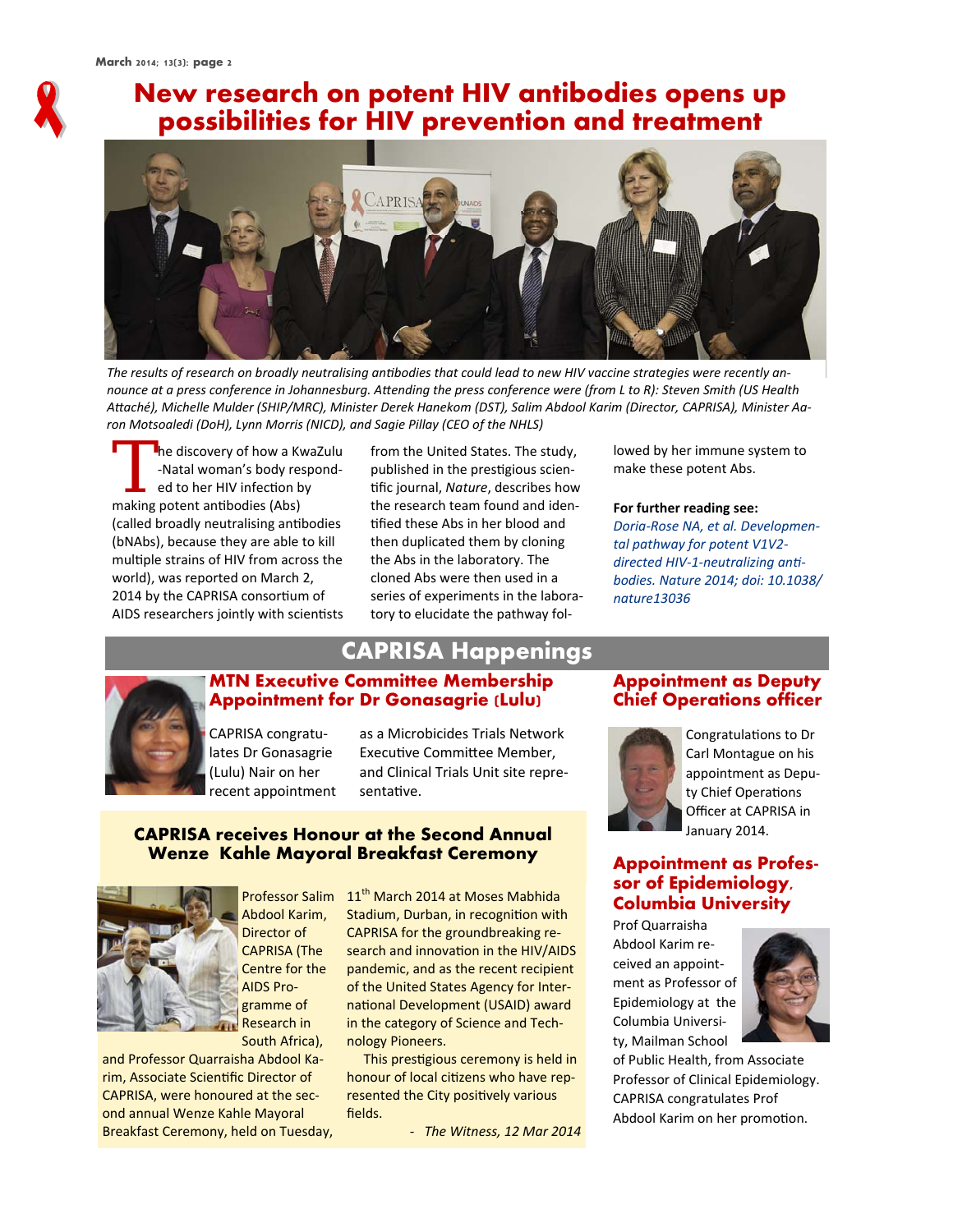# **CAPRISA conducts training in Swaziland**



n February, training was facilitated by Tanuja Gengiah and Charlene Harichund at the International Center for AIDS Care and Treatment Programme (ICAP) Office in Swaziland, as part of their Health Research Training Programme. ICAP Swaziland is supported by Columbia University. The aim of the training was to review

practical issues in meeting Good Clinical Practice (GCP) and Human Subjects Protection (HSP) compliance requirements, and field practices for the conduct of research involving human subjects. Trainees benefited greatly from the didactic sessions, group discussions, hearing about CAPRISA experiences, and feedback on site monitoring visits.

*The ICAP Swaziland Training ParƟcipants , Mentors and Trainees*

#### **Trainee Profiling: Deepak Soowamber**



*Deepak Soowamber, CAPRISA Research Fellow*

n this month's training feature, we interviewed Mr Deepak Soowamber on his research interests and experiences.

 Originally from KwaZulu-Natal, Deepak holds a Bachelors of Business Science Degree in Quantitative Management, from the University of Cape Town. His research focus is statistics, with a particular interest in missing data and ways of modelling repeated measures.

 Deepak is currently working towards finalising his Masters' dissertation in medical research, which he hopes to submit later on

this year. During his traineeship, he has enjoyed having access to "real world data from studies like SAPIT and TRUTH", as well as the interactions he has had with the study staff working on these projects.

 During his time with CA-PRISA, Deepak has found sharing an office with the CAPRISA statisticians to be an enriching experience, and fantastic learning opportunity. He values having had the opportunity to gain more insight towards the different facets of a research study, which are included in running and maintaining an office for the world class research conducted by CA-PRISA.

 Once Deepak has successfully completed his Masters' in medical research, he hopes to seek further opportunities through which he can continue to develop his skills and grow.

 To students who are considering applying to be a research fellow with CAPRISA, Deepak advises that they ask many questions and learn as much as they can in order to achieve the most they can from their training opportunity, whilst enjoying the experience.

### **CAPRISA Research Placement Programme**



*A fourth year UKZN medical student, Mr Bonginkosi Mafuze addressed 48 UKZN medical students who aƩended a General InformaƟon Session held as part of the 2014 recruitment drive for the CAPRISA Research Placement Programme.* 

### **Guest Lecture: Dr Bill Horsnell**



Dr Bill Horsnell of the Division of Immunology/Institute of Infectious Disease and Molecular Medicine at the University of Cape Town conducted a Basic Science Lecture on Immunity and Helminth Infections at CAPRISA on the 25th February 2014.